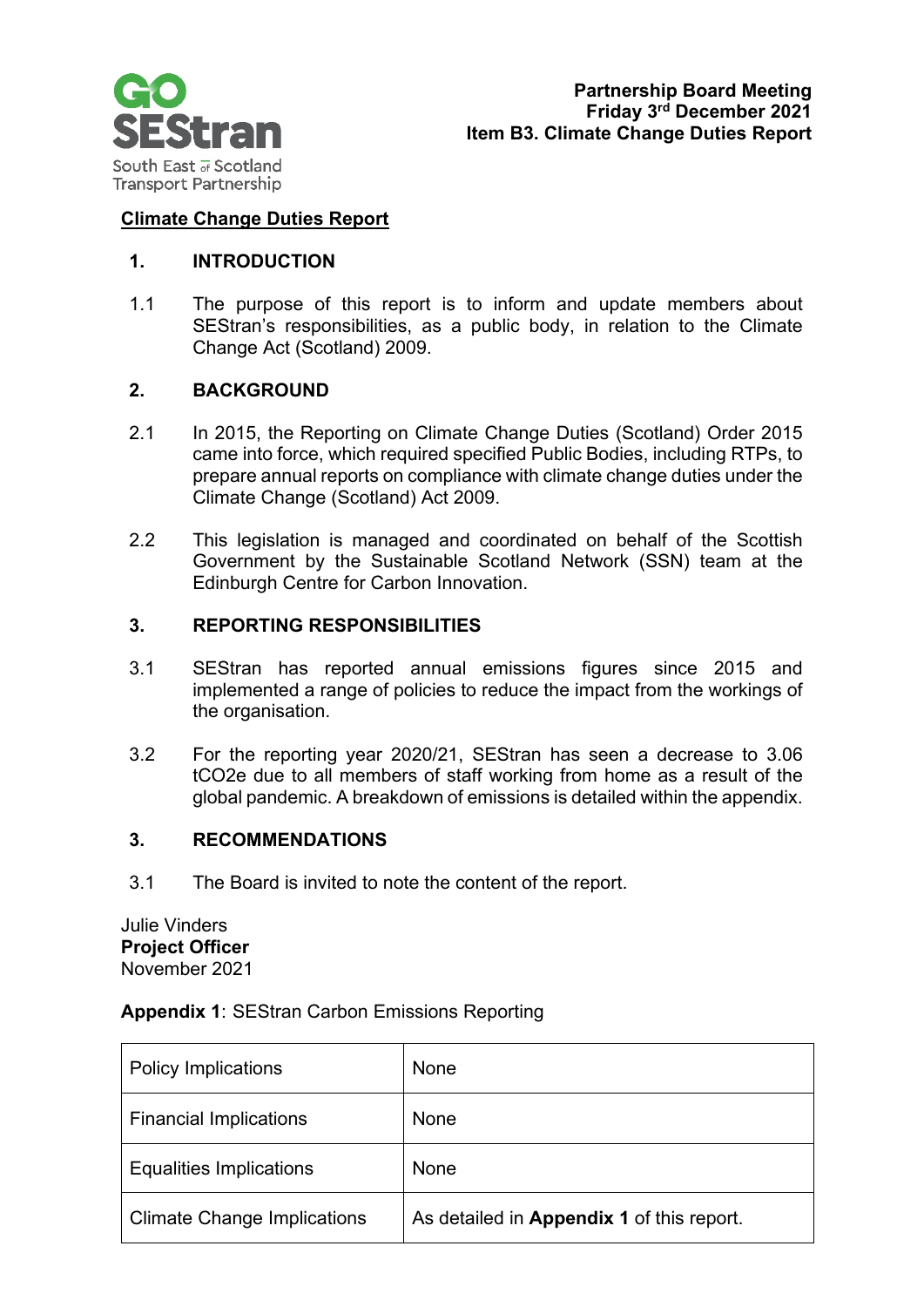

| <b>Emission Source</b>        | <b>Consumption</b><br>data | <b>Units</b>                              | <b>Emission</b><br>Factor | <b>Units</b>       | <b>Emissions</b><br>(tCO2e) |
|-------------------------------|----------------------------|-------------------------------------------|---------------------------|--------------------|-----------------------------|
| Scope 1 (direct<br>emissions) |                            |                                           |                           |                    | 0.00                        |
| Scope 2 (energy<br>indirect)  |                            |                                           |                           |                    | 0.00                        |
| Scope 3 (other indirect)      |                            |                                           |                           |                    | 3.06223                     |
| Car - petrol (average)        | 357                        | km                                        | 0.17430                   | kgCO2e/km          | 0.06223                     |
| Staff Working from<br>Home    | 100                        | Percentage of<br>total FTEs<br>home-based | 0.3                       | tCO2e/FTE/annum    | 3.0                         |
| <b>SEStran TOTAL</b>          |                            |                                           |                           | <b>Tonnes CO2e</b> | 3.06223                     |

The table above illustrates SEStran carbon emissions for 2020-21 against the relevant reportable emission categories. Since the relocation of SEStran to Victoria Quay in 2016, no report is made for scope 1 and 2 emissions that would otherwise be included in the Scottish Government building report.

Due to the impacts of COVID-19 and Scottish Government restrictions introduced in March 2020, 100% of SEStran full time equivalent (FTE) staff was working from home for the duration of the reporting period 2020-21. In light of that, a default emission factor as advised by the SSN Guidance on Completing Public Bodies Climate Change Duties Annual Report 2020/21 has been applied to calculate emissions associated with staff working from home.

SEStran has set a target to reduce business travel by 5% on an annual basis. The table below details the annual change since relocating to Victoria Quay.

| <b>Reporting Year</b> | <b>Tonnes CO2e</b> | <b>Percentage Change</b> |
|-----------------------|--------------------|--------------------------|
| 2016-17               | 7.138              | *First Year at VQ        |
| 2017-18               | 5.241              | $-27%$                   |
| 2018-19               | 7.227              | +38%                     |
| 2019-20               | 7.312              | $+1%$                    |
| 2021-21               | 0.062              | $-99.15%$                |

During 2020-21, all SEStran's work moved online, including project meetings using software such as Microsoft Teams. There was minimal business travel that took place in relation to project work that had to be carried out in person. All other business travel, including travelling for EU project meetings, was replaced by remote working and online meetings. As a result, the annual business travel reduction target was met by 99.2%.